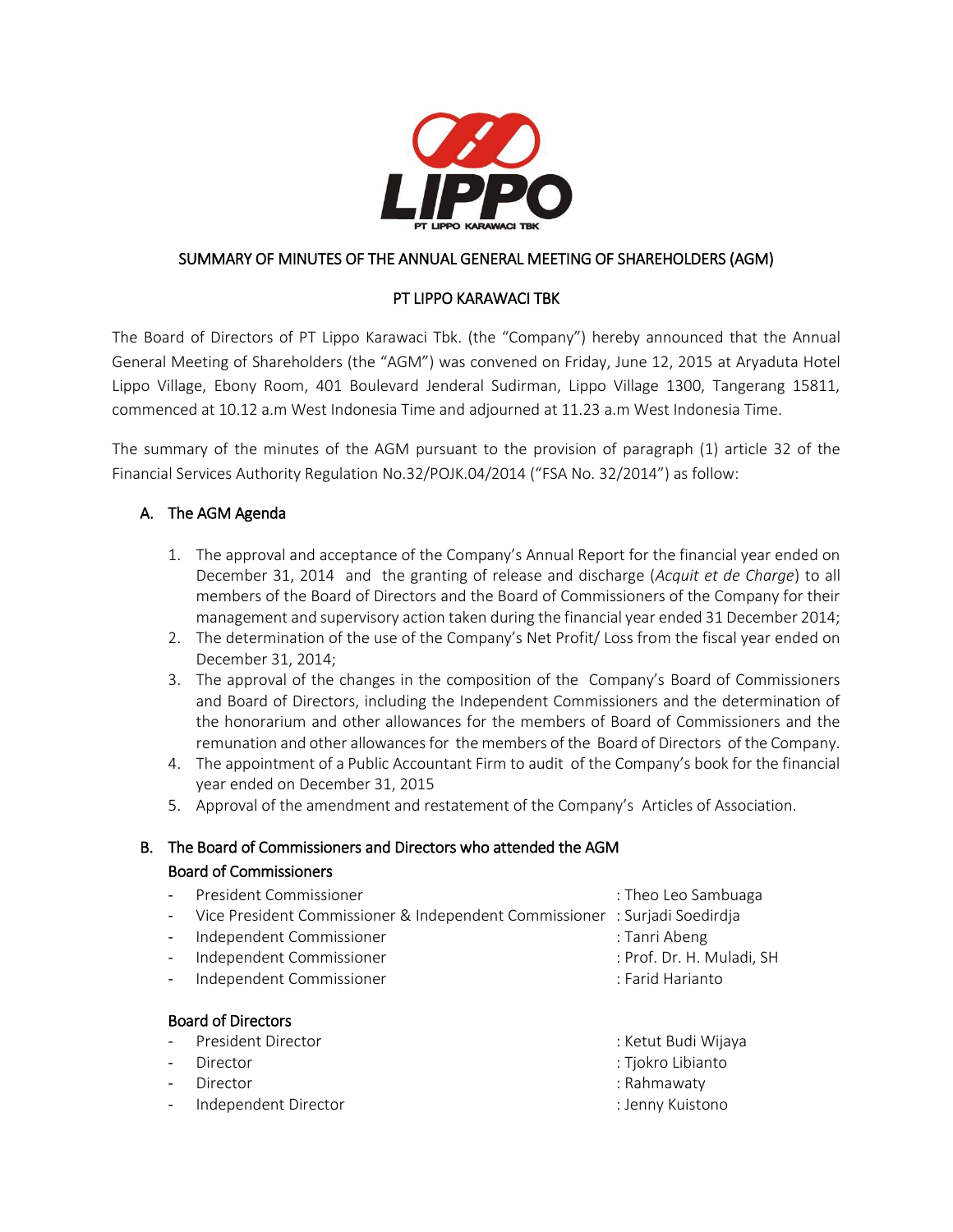- 
- 

- Director : Stephen Choo Kooi Yoon - Director : Ninik Prajitno

#### C. Quorum of the Shareholders Attendances

The AGM was attended by 19,843,452,595 shares representing 87.14% of 22,771,585,119 (twenty two billion seven hundred seventy one million five hundred eighty five and one hundred nineteen) shares with valid voting rights that have issued by the Company and after deducting the treasury stock as of May 19, 2015.

The AGM has fulfilled the provisions relating to the quorum of the AGM pursuant to article 14 paragraphs (1a) and (3) of the Company's Article of Association, article 26 and 27 of Regulation of the FSA No. 32/2014 and article 86 paragraph (1) and article 88 paragraph (1) of the Law No. 40 of 2007 regarding Limited Liability Company ("Company Law").

## D. Opportunity to Raise Questions and/or Give Opinions relating to the AGM agenda

At the end of the discussion of each agenda, the chairman of the meeting provides an opportunity to the Shareholders or their Proxy to raise question and/or to give an opinion relating to the agenda in discussion.

## E. The Number of Shareholders who Raise Question and/or Give Opinion

None of the shareholders raised any questions and/or gave any opinion relating to all five agenda of the AGM.

#### F. Resolutions Mechanism in the AGM

Pursuant to article 14 paragraph 16 of the Company's Article of Association which was stated in the Rules of the Meeting distributed to the Shareholders or their Proxy who attended the Meeting, the resolutions were adopted based on a mutual consensus. In the event that no mutual consensus were reached by deliberation, then the resolutions were adopted by way of voting based on affirmative votes of more than ½ (a half) of valid voting rights issued in the AGM.

All the proposed resolutions for each agenda were resolved by way of voting, with the results as described in detail in section G below.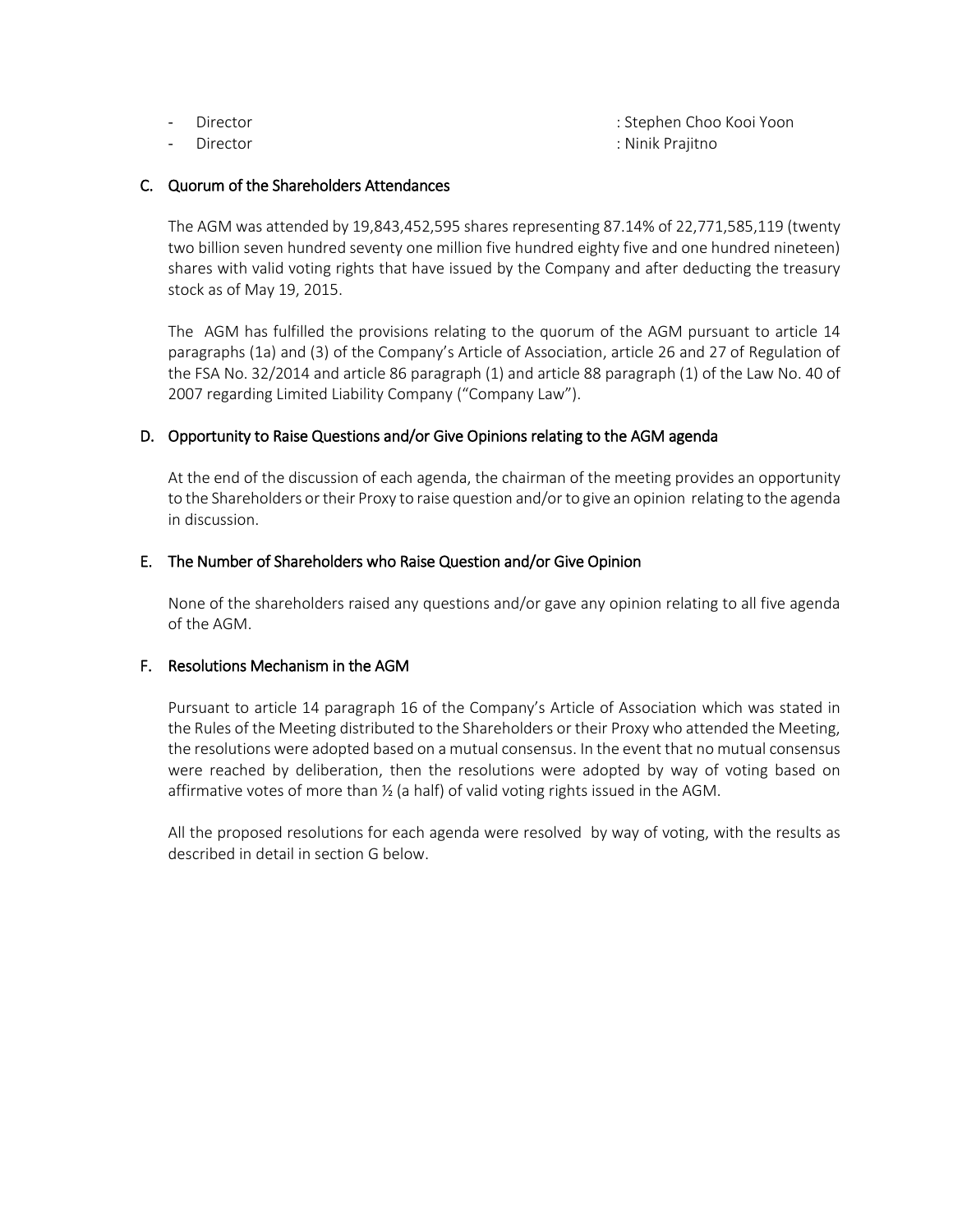## G. Voting Result for Each Meeting Resolutions

|                | <b>Total Votes</b>                |                                  |                                    |  |
|----------------|-----------------------------------|----------------------------------|------------------------------------|--|
| Agenda         | <b>Dissenting Votes</b>           | Abstain                          | Agree                              |  |
| 1              | 35.531.000 votes<br>or 0,18 %     | $\Omega$                         | 19.807.921.595 votes<br>or 99,82 % |  |
| $\overline{2}$ | 27.350.000 votes<br>or 0,14 %     | $\Omega$                         | 19.816.102.595 votes<br>or 99,86 % |  |
| 3              | 3.344.666.932 votes<br>or 16,85 % | 138.946.850 votes or 0,7<br>$\%$ | 16.359.838.813 votes<br>or 82,44 % |  |
| 4              | 395.229.128 votes<br>or 1,99 %    | 18.683.300 votes or 0,09<br>$\%$ | 19.429.540.167 votes<br>or 97,91 % |  |
| 5              | 376.030.258 votes or<br>1,89 %    | $\Omega$                         | 19.467.422.337 votes<br>or 98,1%   |  |

The voting results for each agenda of the AGM were as follow:

## Notes :

*Pursuant to the Company's Article of Association, abstain votes are considered as the same votes as the votes casted by the majority.*

## H. The result of the Meeting:

## First Agenda

- 1. To approve and ratify the Annual Report of the Company on its position and course of its business actions including among others the Consolidated Financial Statement of the Company and its subsidiaries for the financial year ended December 31, 2014, covering the report of the Company's business activities that are derived from its main business activities and the report of the Board of Commissioners on its Supervisory Duties;
- 2. To approve and ratify the Consolidated Financial Statements of the Company and its subsidiaries, comprising of the Consolidated Statement of Financial Position as of December 31, 2014 and the Consolidated Statement of Comprehensive Income, Statement of Changes in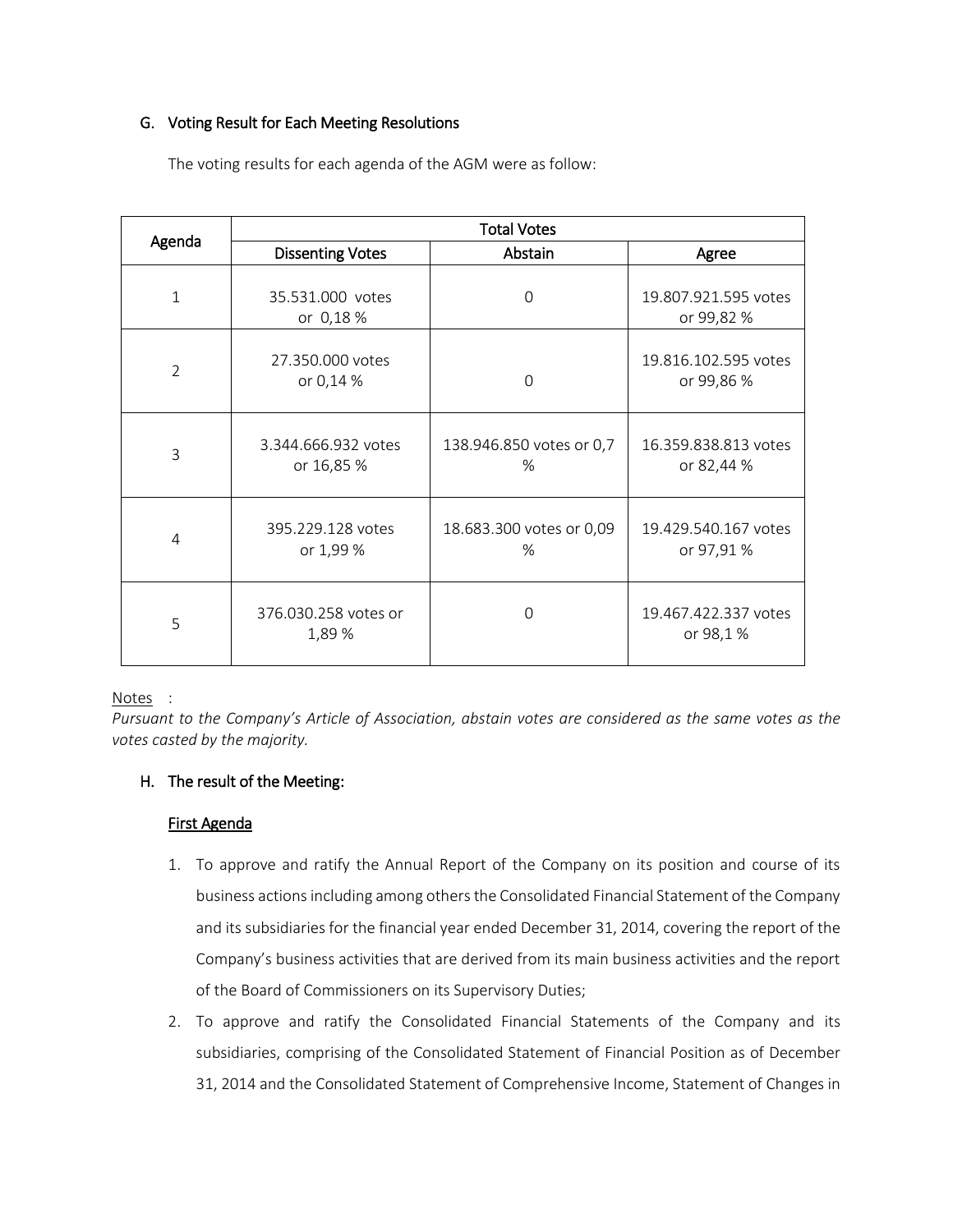Equity and Statement of Cash flow for the year then ended, which have been audited by the Public Accounting Firm Aryanto, Amir Jusuf, Mawar & Saptoto with an unqualified opinion as stated in its report No. R/150.AGA/dwd.1/2015 dated March 3, 2015.

3. To grant a complete release of liabilities to all members of Board of Directors and Board of Commissioners for all their respective management and supervisory actions conducted during the financial year ended December 31, 2014 (*acquit de charge*), provided that those actions including the actions relating to the business activities derived from the Company's main business activities are reflected in the Consolidated Financial Statements and Annual Report of the Company fo the year ended December 31, 2014

## Second Agenda

- 1. To approve the distribution of final cash dividends amounting to a total of Rp380,000,000,000,- (three hundred eighty billion Rupiah) or Rp 16.68 per share.
- 2. To approve the appropriation of Rp1,000,000,000,- (one billion Rupiah) as a statutory reserve fund pursuant to the Company Law No.40 of 2007 regarding the Limited Liability Company Article 70 and the Company's Article of Association Article 23.
- 3. To approve that the remaining Net Income after deducting the dividends and the reserve fund amounting to Rp2,166,285,310,439,- (two trillion one hundred sixty six billion two hundred eighty five million three hundred ten thousand four hundred and thirty nine Rupiah) be recorded as the Company's Retained Earnings.
- 4. To approve the disbursement of cash dividends by withholding the dividend tax pursuant to the prevailing tax regulation.
- 5. To provide the power of attorney and authority to the Company's Directors to take any actions relating to the distribution of cash dividends.
- 6. To approve the schedule of the dividends distribution as follow:

#### SCHEDULE OF THE DISBURSEMENT OF CASH DIVIDENDS

| • Cum dividend in Regular and Negotiation market | : 19 June 2015   |
|--------------------------------------------------|------------------|
| Ex dividend in Regular and Negotiation market    | : 22 June 2015   |
| • Cum dividend in cash market                    | : 24 June 2015   |
| Ex dividend in cash market                       | $: 25$ June 2015 |
|                                                  |                  |

- Recording date for the shareholders entitled to dividends : 24 June 2015
- Dividends disbursement : 14 July 2015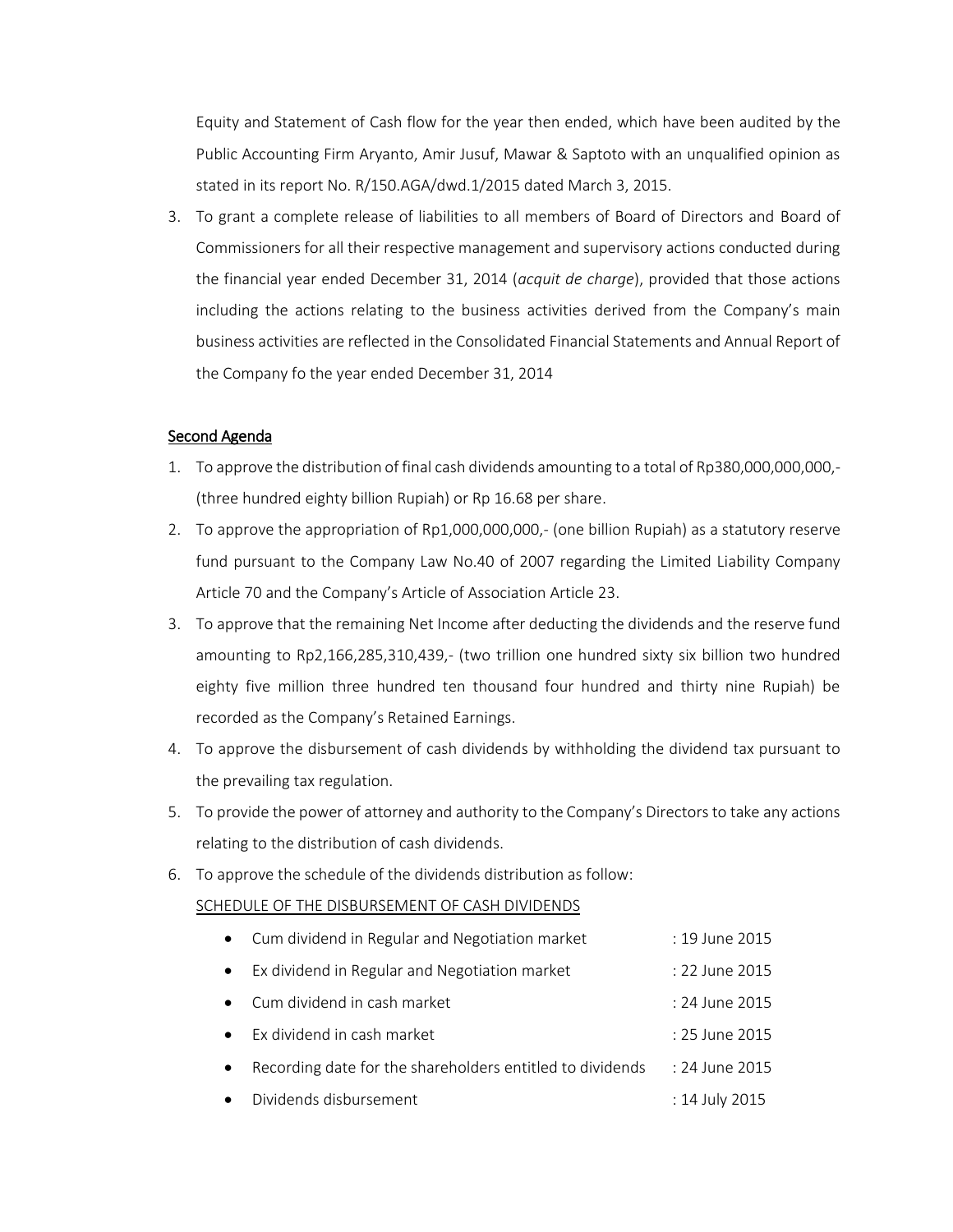#### Third Agenda

- 1. To accept the resignation of Djoko Harjono from his position as Director of the Company effective as of September 15, 2015 and Benny Haryanto Djie from his position as Commissioner of the Company as of the closing of the AGM.
- 2. To appoint and assign Johanes Jany as Director and Alwi Sjaaf as Independent Director of the Company as of the closing of the AGM and to restate the structure of the Company's Board of Commissioners and Board of Directors for the term of office until the closing of the Annual General Shareholders Meeting which will be held in 2017, as follows:

| Board of Commissioners          |                                             |
|---------------------------------|---------------------------------------------|
| President Commissioner          | : Theo Leo Sambuaga                         |
| Vice President Commissioner and |                                             |
| Independent Commissioner        | : Surjadi Soedirdja                         |
| Independent Commissioner        | : Agum Gumelar                              |
| Independent Commissioner        | : Farid Harianto                            |
| Independent Commissioner        | : Prof.Dr.H.Muladi, SH                      |
| Independent Commissioner        | : Letjen TNI (Purn) DR (HC) H. Sutiyoso, SH |
| Commissioner                    | : Tanri Abeng                               |
| Commissioner                    | : Viven Gouw Sitiabudi                      |
| Board of Directors              |                                             |
| President Director              | : Ketut Budi Wijaya                         |
| Director                        | : Tjokro Libianto                           |
| Director                        | : Stephen Choo Kooi Yoon                    |
| Director                        | : Johanes Jany                              |
| Director                        | : Ninik Prajitno                            |
| Director                        | : Rahmawaty                                 |
| Independent Director            | : Jenny Kuistono                            |
| Independent Director            | : Alwi Sjaaf                                |

3. To grant the full authority and power of attorney with the substitution right to the Board of Directors of the Company to act severally or collectively to take any actions required relating to the resolutions herein, including but not limited to stating the appointment of the member of the member of Board of Directors in a notarial deed, submitting a notification to the Minister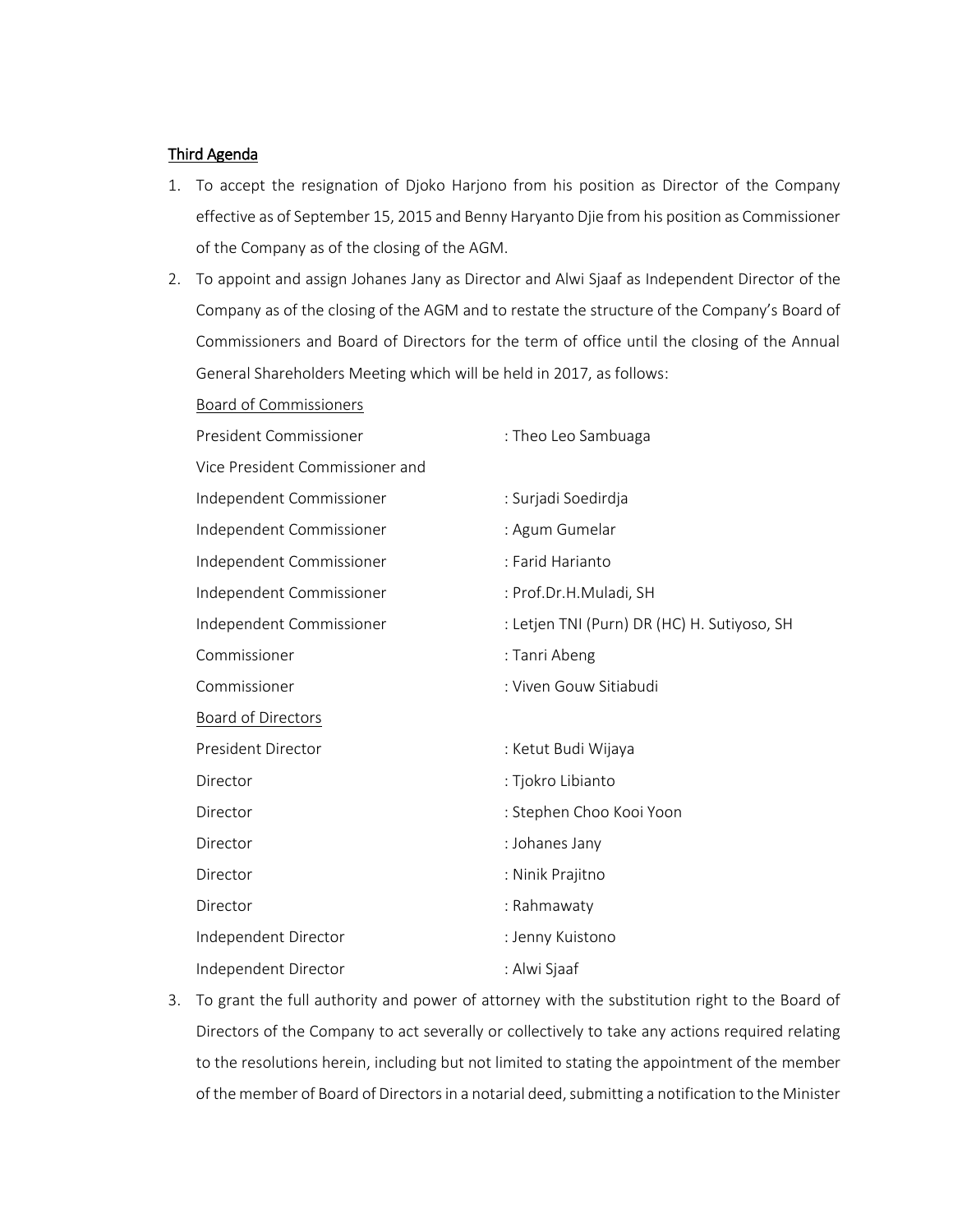of Law and Human Rights of the Republic of Indonesia and registering the structure of the Board of Commissioners and the Board of Directors restated herein in the Company's Registration pursuant to the prevailing law and regulation.

4. To approve and to grant the authority to the Nomination and Remuneration Committee of the Company to set the compensation, allowances and other facilities for the Board of Commissioners and the Board of Directors of the Company.

#### Fourth Agenda

To grant the authority to the Company's Board of Commissioners to appoint an Independent Public Accountant Firm to audit the Company's books for the financial year ended 31 December 2015 provided that the Independent Public Accountant Firm must be registered with Financial Authority Services (FSA) and has good reputation and to grant full authority to the Company's Board of Directors to determine the fee and other terms of the appointment.

#### Fifth Agenda

- 1. To approve the Company's plan to amend and adjust the provisions of Company's Articles of Association, to comply with of FSA Regulation No.32/POJK.04/2014 regarding the Planning and Conducting of General Meetings of Shareholders of a Public Company and No.33/POJK.04/2014 regarding the Board of Directors and Commissioners of Issuer or a Public Company.
- 2. To recompile and restate all the provisions of the Company's Articles of Association pursuant to any amendment or adjusment resolved herein.
- 3. To grant the authority and power of attorney with the substitution right to the Board of Directors of the Company to severally or collectively take any required actions in order to execute all matters resolved herein, including but not limited to restate partialy or entirely the resolutions herein in a notarial deed, to arrange and state the adjustments of the Company's article of association in the form and content as regarded necessary provided it does not contradict with the prevailing regulations, to make or request to be made any and all deeds, letters or documents required, to appear before any authorized party/authorities, to submit any application to any authorized party/authorities to obtain approvals including the approval of the Minister of Law and Human Rights of the Republic of Indonesia or to report it to the any authorized party/authorities and to make adjustments and/or addition in any necessary form needed to obtain an approval or an acceptance of the report, to apply for and to sign any and all requests and other documents, to